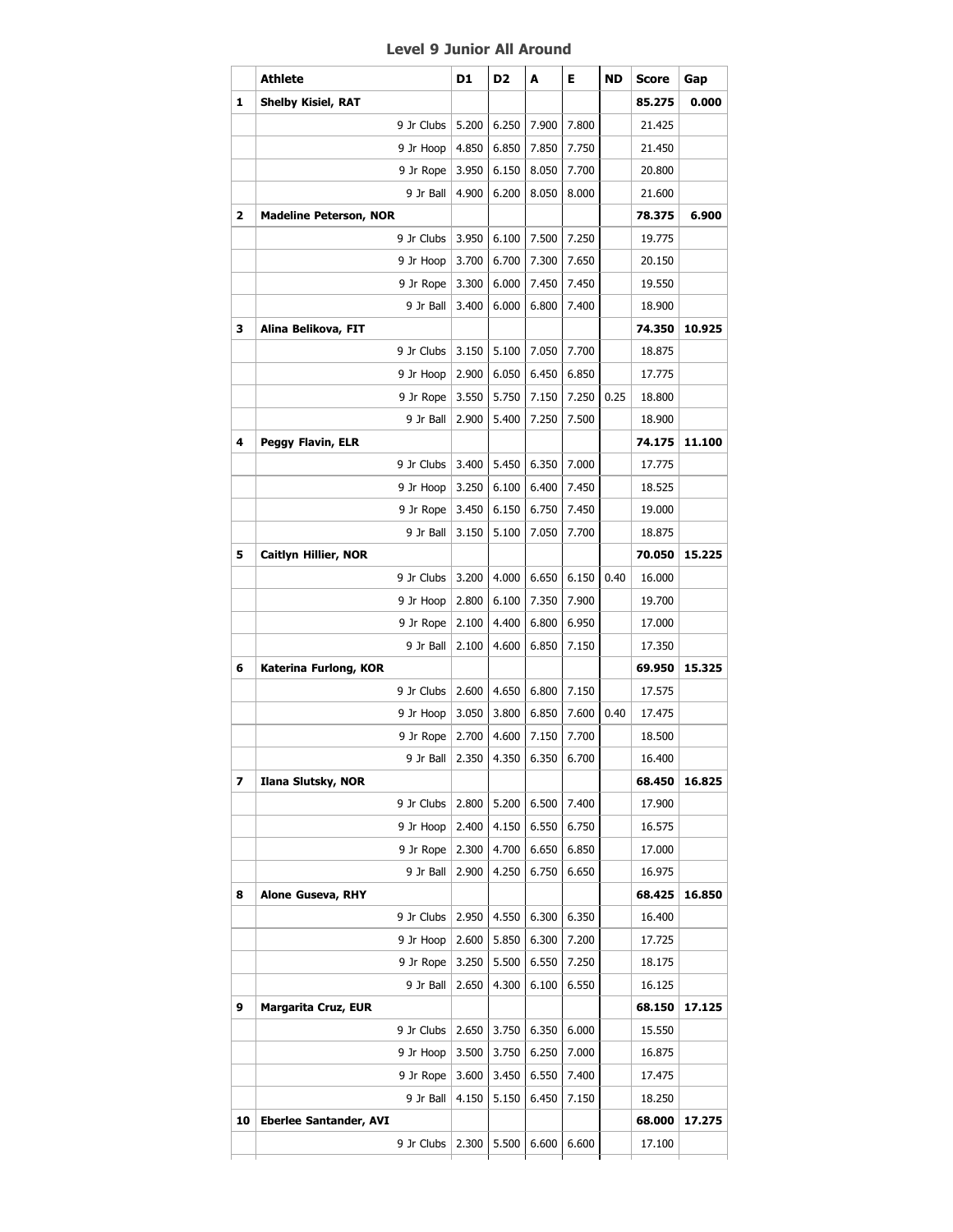|          | 9 Jr Hoop                    | 2.100 | 3.850 | 6.300 | 6.550 |      | 15.825 |                  |
|----------|------------------------------|-------|-------|-------|-------|------|--------|------------------|
|          | 9 Jr Rope                    | 2.600 | 4.700 | 6.650 | 7.250 |      | 17.550 |                  |
|          | 9 Jr Ball                    | 3.050 | 3.800 | 6.850 | 7.250 |      | 17.525 |                  |
| 11       | Jane Braverman, ISA          |       |       |       |       |      | 67.800 | 17.475           |
|          | 9 Jr Clubs                   | 2.900 | 4.750 | 6.400 | 6.200 |      | 16.425 |                  |
|          | 9 Jr Hoop                    | 3.650 | 4.250 | 6.050 | 6.150 |      | 16.150 |                  |
|          | 9 Jr Rope                    | 4.200 | 5.700 | 6.050 | 6.850 |      | 17.850 |                  |
|          | 9 Jr Ball                    | 3.500 | 5.250 | 6.300 | 6.700 |      | 17.375 |                  |
| 12       | Sophie Cao, ISA              |       |       |       |       |      | 67.275 | 18.000           |
|          | 9 Jr Clubs                   | 2.200 | 4.250 | 6.150 | 6.400 |      | 15.775 |                  |
|          | 9 Jr Hoop                    | 2.800 | 5.500 | 5.900 | 6.800 |      | 16.850 |                  |
|          | 9 Jr Rope                    | 2.700 | 4.200 | 6.800 | 6.500 |      | 16.750 |                  |
|          | 9 Jr Ball                    | 3.400 | 5.000 | 6.650 | 7.050 |      | 17.900 |                  |
| 13       | Ariella Kudishevich, IGM     |       |       |       |       |      | 67.125 | 18.150           |
|          | 9 Jr Clubs                   | 1.900 | 6.300 | 6.500 | 6.350 |      | 16.950 |                  |
|          | 9 Jr Hoop                    | 2.300 | 5.700 | 6.200 | 6.450 |      | 16.650 |                  |
|          | 9 Jr Rope                    | 2.000 | 5.400 | 6.300 | 7.000 |      | 17.000 |                  |
|          | 9 Jr Ball                    | 1.700 | 5.650 | 6.250 | 6.600 |      | 16.525 |                  |
| 14       | <b>Mattea Cavagnaro, EVE</b> |       |       |       |       |      | 67.050 | 18.225           |
|          | 9 Jr Clubs                   | 2.950 | 5.450 | 6.300 | 6.450 |      | 16.950 |                  |
|          | 9 Jr Hoop                    | 2.500 | 6.250 | 6.850 | 7.400 |      | 18.625 |                  |
|          | 9 Jr Rope                    | 3.100 | 5.000 | 5.950 | 6.850 | 0.20 | 16.650 |                  |
|          | 9 Jr Ball                    | 2.200 | 4.450 | 5.750 | 5.750 |      | 14.825 |                  |
| 15       | Alisa Kano, ISA              |       |       |       |       |      | 66.850 | 18.425           |
|          | 9 Jr Clubs                   | 3.400 | 4.400 | 6.700 | 6.650 |      | 17.250 |                  |
|          | 9 Jr Hoop                    | 2.200 | 4.450 | 5.850 | 5.200 | 0.40 | 13.975 |                  |
|          | 9 Jr Rope                    | 2.300 | 5.250 | 7.400 | 6.950 |      | 18.125 |                  |
|          | 9 Jr Ball                    | 3.150 | 4.450 | 6.800 | 6.900 |      | 17.500 |                  |
| 16       | Monica Khechumian, HOL       |       |       |       |       |      | 66.650 | 18.625           |
|          | 9 Jr Clubs                   | 2.550 | 3.300 | 6.450 | 6.350 |      | 15.725 |                  |
|          | 9 Jr Hoop                    | 2.550 | 5.350 | 6.300 | 6.500 |      | 16.750 |                  |
|          | 9 Jr Rope                    | 1.650 | 4.850 | 6.600 | 6.700 |      | 16.550 |                  |
|          | 9 Jr Ball                    | 2.800 | 5.250 | 6.550 | 7.050 |      | 17.625 |                  |
| 17       | Naomi Moore, EVE             |       |       |       |       |      | 65.925 | 19.350           |
|          | 9 Jr Clubs                   | 2.700 | 5.250 | 6.650 | 6.850 |      | 17.475 |                  |
|          | 9 Jr Hoop                    | 1.800 | 4.250 | 6.550 | 6.400 | 0.40 | 15.575 |                  |
|          | 9 Jr Rope                    | 2.000 | 4.550 | 5.800 | 6.950 | 0.20 | 15.825 |                  |
|          | 9 Jr Ball                    | 2.400 | 5.500 | 6.250 | 6.850 |      | 17.050 |                  |
| 18       | Carly Johnson, RHY           |       |       |       |       |      | 65.850 | 19.425           |
|          | 9 Jr Clubs                   | 3.100 | 5.150 | 6.500 | 7.100 |      | 17.725 |                  |
|          | 9 Jr Hoop                    | 2.300 | 4.350 | 5.900 | 6.600 |      | 15.825 |                  |
|          |                              |       |       |       |       | 0.05 | 16.300 |                  |
|          | 9 Jr Rope                    | 2.400 | 4.700 | 5.950 | 6.850 |      |        |                  |
|          | 9 Jr Ball                    | 2.700 | 4.100 | 5.950 | 6.650 |      | 16.000 |                  |
|          | Danielle Johnson, LOS        |       |       |       |       |      | 65.725 |                  |
|          | 9 Jr Clubs                   | 3.250 | 4.000 | 6.400 | 7.000 |      | 17.025 |                  |
|          | 9 Jr Hoop                    | 3.600 | 3.750 | 5.700 | 6.450 | 0.05 | 15.775 |                  |
|          | 9 Jr Rope                    | 2.850 | 4.550 | 6.050 | 6.850 |      | 16.600 |                  |
|          | 9 Jr Ball                    | 2.350 | 4.700 | 6.250 | 6.550 |      | 16.325 |                  |
| 19<br>20 | Leora Feldman, CAR           |       |       |       |       |      | 65.450 | 19.550<br>19.825 |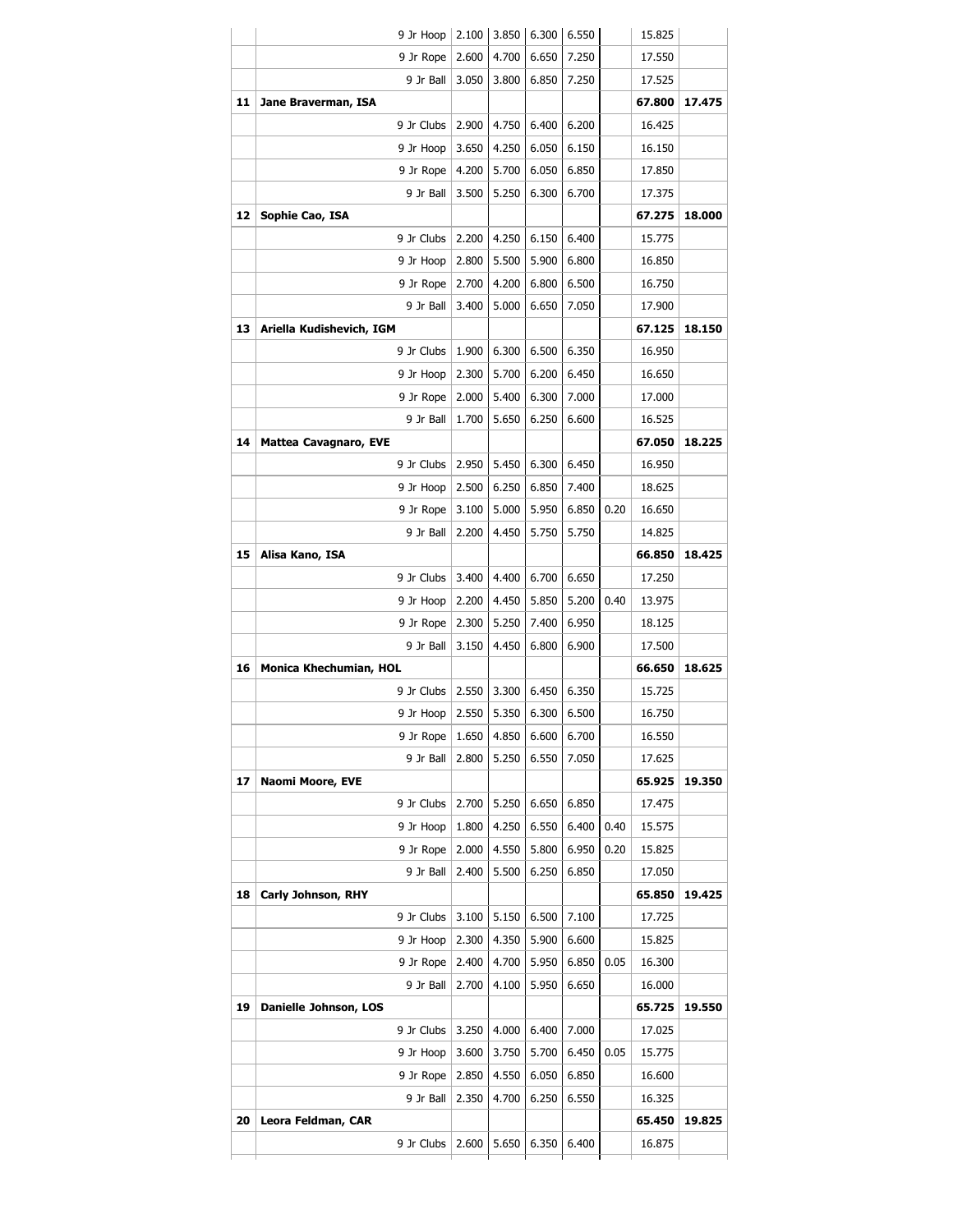|    | 9 Jr Hoop                        | 2.600 | 4.000 | 6.000 | 6.200 | 0.40 | 15.100 |                  |
|----|----------------------------------|-------|-------|-------|-------|------|--------|------------------|
|    | 9 Jr Rope                        | 2.300 | 5.750 | 6.400 | 7.050 |      | 17.475 |                  |
|    | 9 Jr Ball                        | 2.350 | 5.050 | 6.250 | 6.200 | 0.15 | 16.000 |                  |
| 21 | Elizabeth Ukilis, ISA            |       |       |       |       |      | 64.350 | 20.925           |
|    | 9 Jr Clubs                       | 2.300 | 4.900 | 5.950 | 6.200 | 0.15 | 15.600 |                  |
|    | 9 Jr Hoop                        | 3.100 | 4.800 | 6.250 | 7.000 |      | 17.200 |                  |
|    | 9 Jr Rope                        | 2.950 | 4.500 | 6.600 | 6.150 |      | 16.475 |                  |
|    | 9 Jr Ball                        | 2.250 | 3.400 | 6.500 | 6.150 | 0.40 | 15.075 |                  |
| 22 | <b>Shirley Gon-Gibbs, LOS</b>    |       |       |       |       |      | 63.675 | 21.600           |
|    | 9 Jr Clubs                       | 1.800 | 5.050 | 6.300 | 6.600 |      | 16.325 |                  |
|    | 9 Jr Hoop                        | 1.850 | 5.750 | 5.950 | 7.100 |      | 16.850 |                  |
|    | 9 Jr Rope                        | 1.400 | 4.800 | 6.050 | 6.700 |      | 15.850 |                  |
|    | 9 Jr Ball                        | 1.500 | 2.800 | 6.050 | 6.450 |      | 14.650 |                  |
| 23 | Rachel Vasilyeva, RDR            |       |       |       |       |      | 63.225 | 22.050           |
|    | 9 Jr Clubs                       | 2.300 | 4.000 | 5.950 | 6.800 |      | 15.900 |                  |
|    | 9 Jr Hoop                        | 3.100 | 3.150 | 6.600 | 6.200 |      | 15.925 |                  |
|    | 9 Jr Rope                        | 2.400 | 2.800 | 5.250 | 6.450 |      | 14.300 |                  |
|    | 9 Jr Ball                        | 3.100 | 4.500 | 6.450 | 6.850 |      | 17.100 |                  |
| 24 | Natalia Skliotovskeya-Lopez, PRI |       |       |       |       |      | 63.000 | 22.275           |
|    | 9 Jr Clubs                       | 2.700 | 4.250 | 6.450 | 6.150 |      | 16.075 |                  |
|    | 9 Jr Hoop                        | 2.400 | 5.300 | 5.850 | 6.750 |      | 16.450 |                  |
|    | 9 Jr Rope                        | 1.500 | 3.650 | 5.850 | 6.000 |      | 14.425 |                  |
|    | 9 Jr Ball                        | 2.750 | 3.950 | 6.350 | 6.350 |      | 16.050 |                  |
| 25 |                                  |       |       |       |       |      | 62.625 | 22.650           |
|    | Alina Chmut, ISA                 |       |       |       |       |      |        |                  |
|    | 9 Jr Clubs                       | 3.450 | 4.000 | 6.350 | 6.700 | 0.40 | 16.775 |                  |
|    | 9 Jr Hoop                        | 1.700 | 3.950 | 6.250 | 5.650 |      | 14.325 |                  |
|    | 9 Jr Rope                        | 2.150 | 3.100 | 5.800 | 6.900 |      | 15.325 |                  |
|    | 9 Jr Ball                        | 2.900 | 4.000 | 6.000 | 6.750 |      | 16.200 |                  |
| 26 | Zoe Davis, FIT                   |       |       |       |       |      | 62.250 | 23.025           |
|    | 9 Jr Clubs                       | 2.750 | 4.100 | 6.800 | 6.750 |      | 16.975 |                  |
|    | 9 Jr Hoop                        | 1.400 | 2.950 | 5.650 | 6.100 |      | 13.925 |                  |
|    | 9 Jr Rope                        | 1.750 | 3.850 | 5.850 | 6.550 |      | 15.200 |                  |
|    | 9 Jr Ball                        | 2.300 | 3.700 | 6.350 | 6.800 |      | 16.150 |                  |
| 27 | Rachel Tsybulevsky, NOR          |       |       |       |       |      | 62.200 | 23.075           |
|    | 9 Jr Clubs                       | 2.000 | 5.250 | 5.850 | 7.250 |      | 16.725 |                  |
|    | 9 Jr Hoop                        | 1.600 | 4.150 | 5.750 | 6.700 |      | 15.325 |                  |
|    | 9 Jr Rope                        | 2.250 | 3.550 | 5.650 | 6.400 |      | 14.950 |                  |
|    | 9 Jr Ball                        | 1.700 | 3.700 | 5.750 | 6.750 |      | 15.200 |                  |
| 28 | Liza Demyanov, IGM               |       |       |       |       |      | 61.775 | 23.500           |
|    | 9 Jr Clubs                       | 2.000 | 5.300 | 6.050 | 6.300 |      | 16.000 |                  |
|    | 9 Jr Hoop                        | 1.600 | 4.900 | 5.600 | 6.750 |      | 15.600 |                  |
|    |                                  |       |       |       |       |      |        |                  |
|    | 9 Jr Rope                        | 1.400 | 5.350 | 5.950 | 6.150 |      | 15.475 |                  |
|    | 9 Jr Ball                        | 2.000 | 3.100 | 6.000 | 6.150 |      | 14.700 |                  |
| 29 | Annika Seilnacht, BAY            |       |       |       |       |      | 61.500 |                  |
|    | 9 Jr Clubs                       | 2.200 | 5.100 | 6.000 | 6.100 |      | 15.750 |                  |
|    | 9 Jr Hoop                        | 1.800 | 4.650 | 5.900 | 6.500 |      | 15.625 |                  |
|    | 9 Jr Rope                        | 2.200 | 3.700 | 5.450 | 6.900 |      | 15.300 |                  |
|    | 9 Jr Ball                        | 2.000 | 3.850 | 5.850 | 6.050 |      | 14.825 |                  |
| 30 | Kristi DeVito, JEW               |       |       |       |       |      | 61.125 | 23.775<br>24.150 |